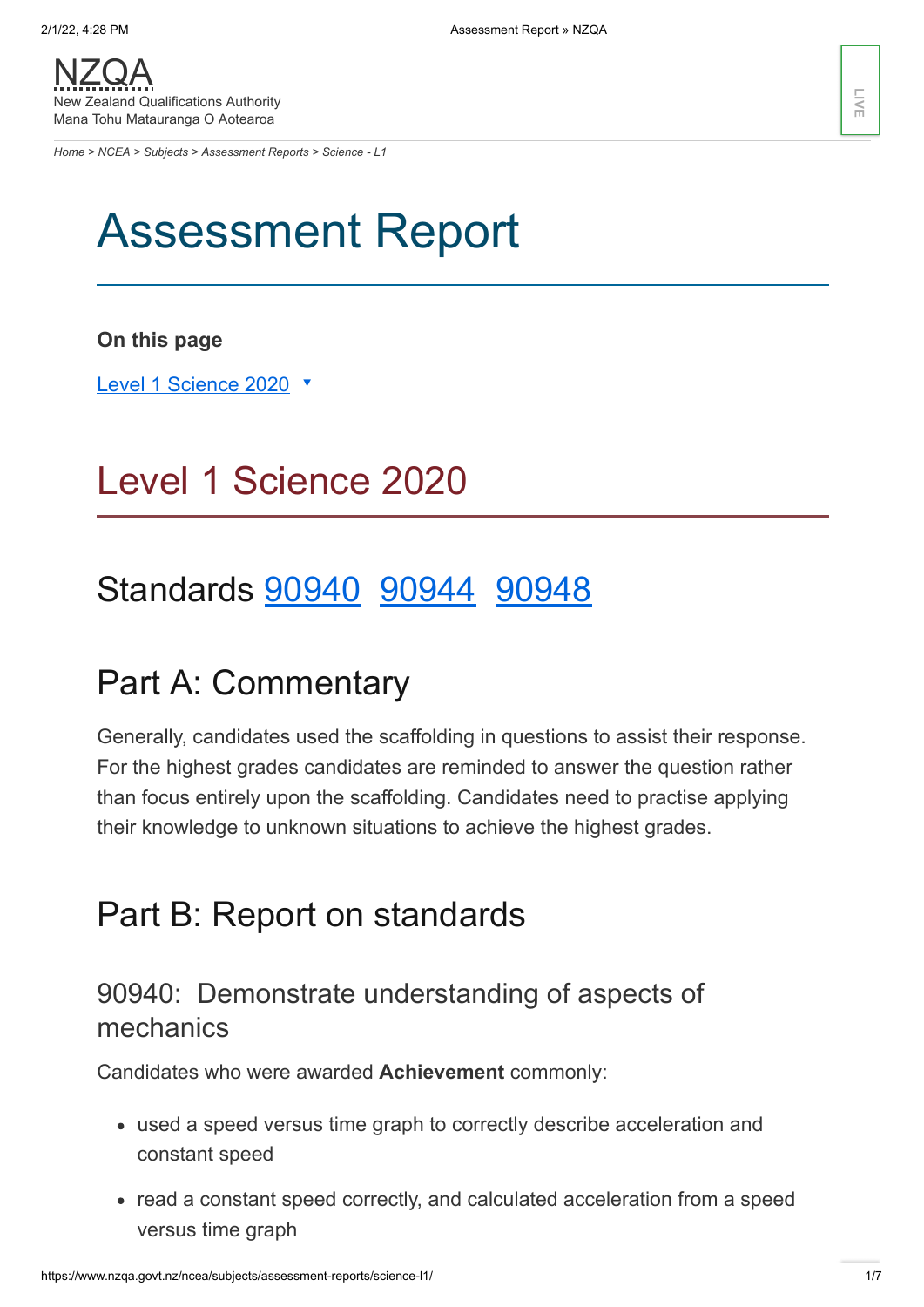- drew vectors with a direction and magnitude to represent a force
- chose correct formulae to apply to calculations of distance, force, work, power, and pressure
- calculated kinetic energy
- defined the terms mass and weight, and then used mass and gravity to calculate weight
- identified gravity as a force that caused weight and that this differed on different planets and meant that vehicles would sink more on Mars than on Earth
- stated 10 Newtons per kilogram as words instead of using the symbols N and / or kg.

Candidates whose work was assessed as **Not Achieved** commonly:

- drew free body force diagrams but used incorrect labels
- could not calculate  $F = ma$
- could not calculate  $P = W/t$  or  $P = F/A$
- could not define mass or weight.

Candidates who were awarded **Achievement with Merit** commonly:

- demonstrated an in-depth understanding of conservation of energy
- related motion to balanced and unbalanced forces
- carried out multi-step calculations
- correctly calculated pressure but used incorrect units (P, pa, N, or nm).

Candidates who were awarded **Achievement with Excellence** commonly:

- could use a speed versus time graph to calculate the distance travelled by an object
- understood and clearly explained the concept of constant speed being the result of balanced forces as a consequence of equal forces being in an opposite direction and that unbalanced forces would result in acceleration
- carried out multi-step calculations and used units correctly
- discussed energy transformations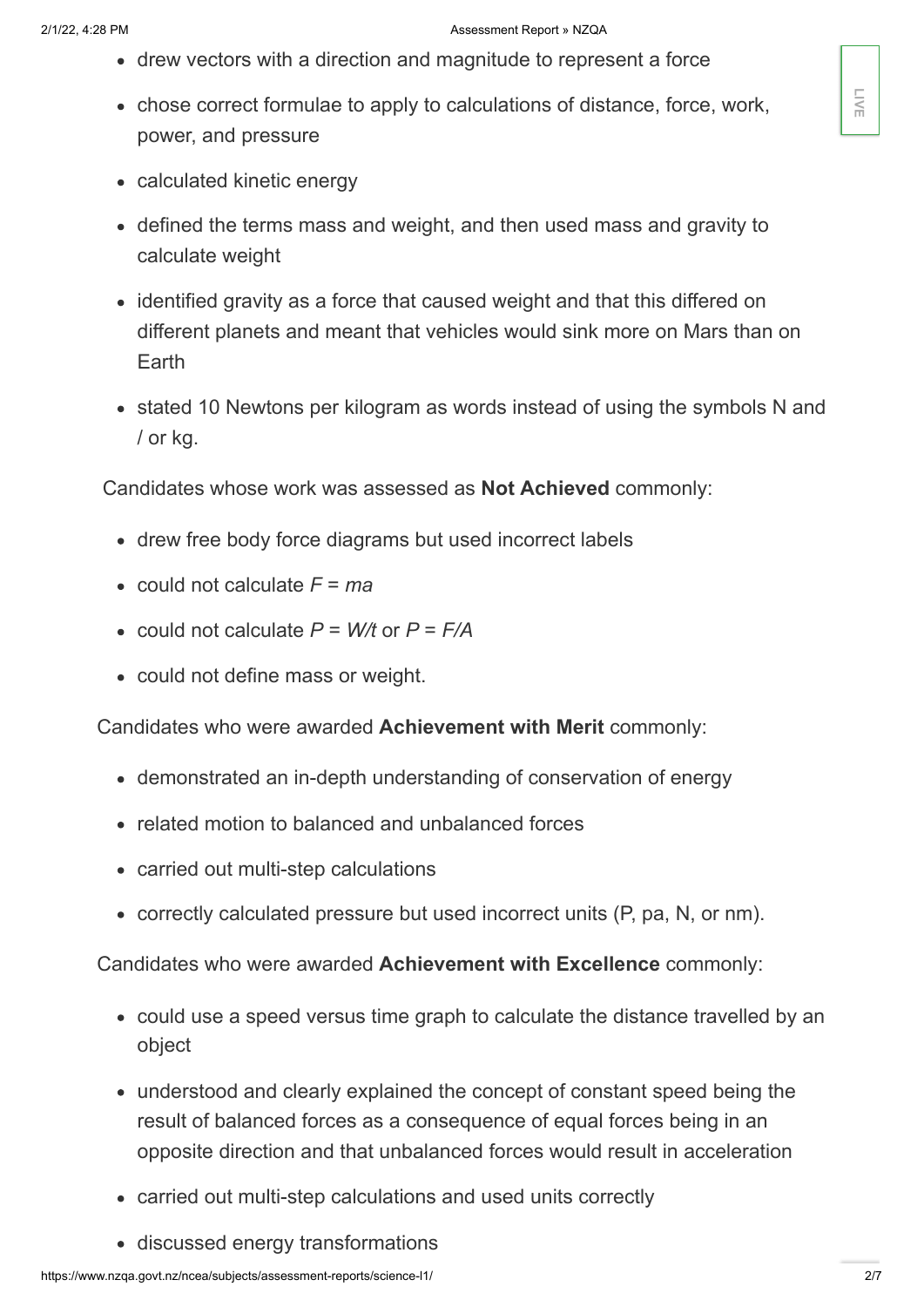compared variables in multi-step calculations.

#### **Standard-specific comments**

Candidates generally had a good understanding of most of the concepts examined. Candidates should use labelled force diagrams to aid explanations, and check calculated answers are sensible.

## 90944: Demonstrate understanding of aspects of acids and bases

Candidates who were awarded **Achievement** commonly:

- could identify the charge on chloride, calcium, and carbonate ions
- identified different pH levels for red and orange beakers
- knew particles with more energy moved faster
- could write word equations or correct formulae for ionic compounds
- gave a correct definition for rate of reaction or collision theory
- recognised that the rate of reaction would increase with higher concentration
- identified that a higher concentration had more acid particles in it
- stated that a higher temperature led to particles moving faster, or having more frequent collisions
- could write the electron arrangement of ions
- described loss or gain of electrons
- described ionic compounds as having no charge or charges of ions that cancel each other out
- were able to relate litmus paper or baking soda observations to acid, base or neutral solutions
- identified neutralisation reactions.

Candidates whose work was assessed as **Not Achieved** commonly:

- could not write word or formulae equations
- substituted incorrectly the word "faster" for frequency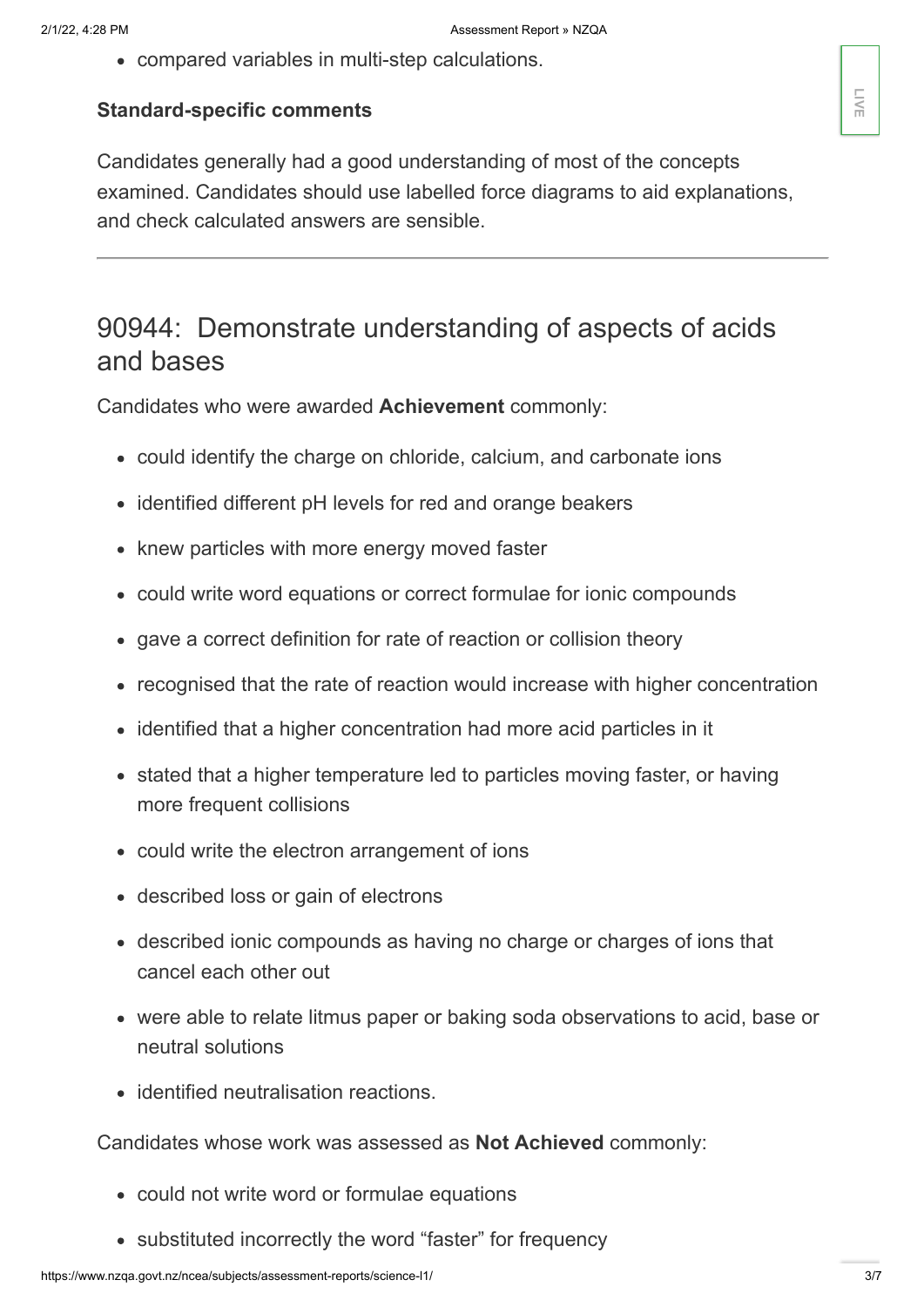#### 2/1/22, 4:28 PM **Assessment Report » NZQA**

- used the term "dissolving" incorrectly when referring to a marble chip reacting
- could not give correct electron arrangements for atoms or ions
- could not give charges for protons and electrons.

Candidates who were awarded **Achievement with Merit** commonly:

- could write correct but unbalanced symbol equations
- explained how more acid particles per volume led to a faster rate of reaction
- explained that acid particles at higher temperatures will have more energy so there will be more successful collisions
- explained how acid particles at higher temperatures move faster so there would be more frequent collisions / collisions per second
- explained how the loss or gain of electrons gives ions full outer shells
- explained the balance of protons and electrons for both ions
- explained how ions make neutral compounds which are stable.

Candidates who were awarded **Achievement with Excellence** commonly:

- recognised that the same reactant mass also meant the same product mass
- could use ionic formulae to explain the movement of electrons as ions form and create new stable compounds
- wrote correctly balanced symbol equations
- related an increase in concentration to an increase of available acid particles, leading to an increase of frequency of collisions; therefore a higher rate of reaction
- related an increase of temperature to a rise in energy of acid particles that causes a higher frequency of effective / successful collisions between reactant particles.

### **Standard specific comments**

Candidates generally had a good understanding of most of the concepts examined. Using electron transfer to explain the formation of neutrally charged compounds was not as well understood, nor was relating the properties of acids and bases to reactions, which often inhibited the candidate's level of • could not give correct electron arrangements for atoms or ions<br>• could not give charges for protons and electrons.<br>
Candidates who were awarded **Achievement with Merit** commonly:<br>
• could write correct but unbalanced sy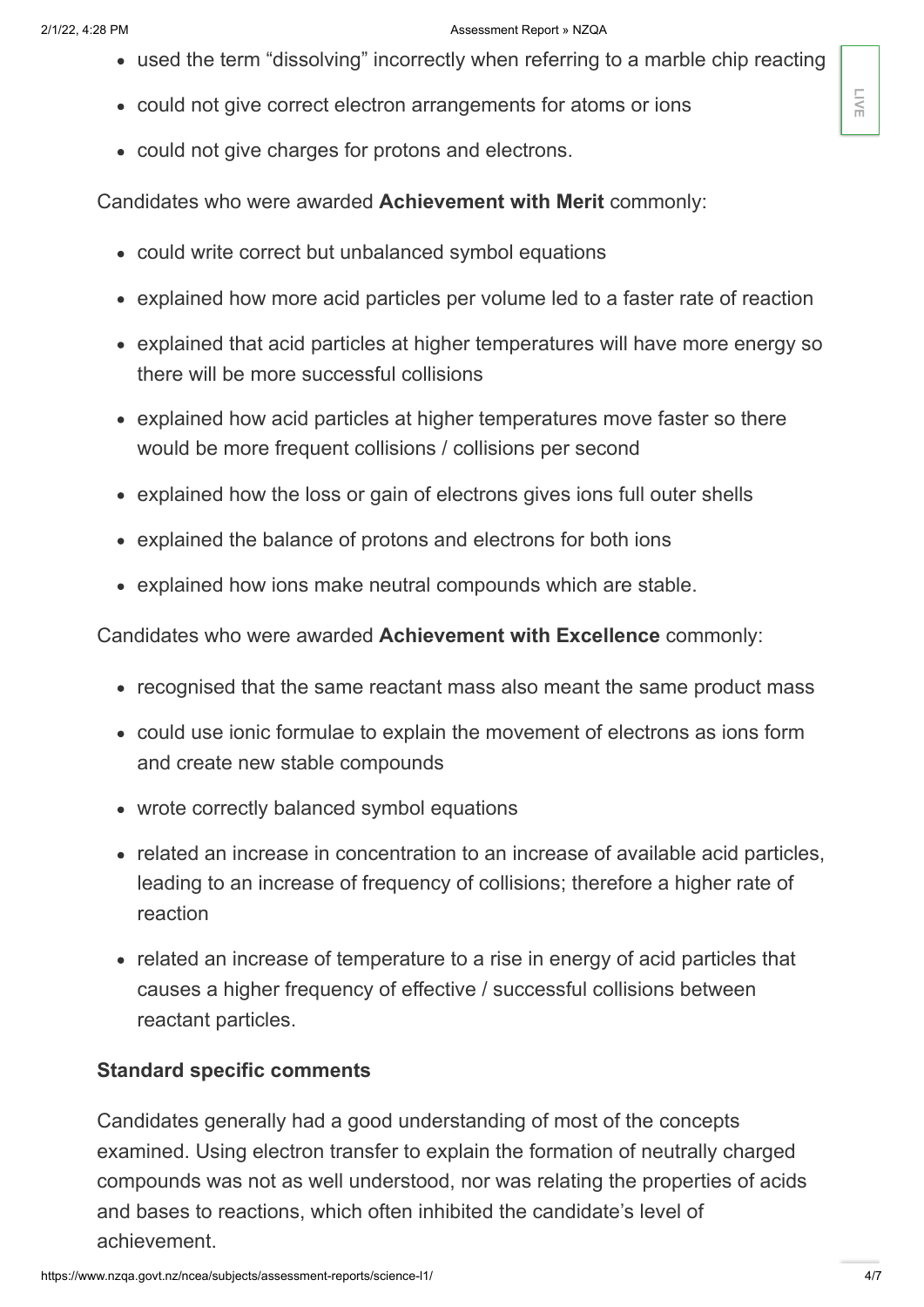## 90948: Demonstrate understanding of biological ideas relating to genetic variation

Candidates who were awarded **Achievement** commonly:

- defined the terms genotype and phenotype
- defined the term mutation as a change in DNA base sequence
- distinguished between DNA, gene and allele
- drew correct Punnet squares
- identified the passing of alleles from parents to the offspring  $\bullet$
- described variation as differences between individuals
- described meiosis as producing gametes
- defined the role of gametes in sexual reproduction
- described how variation can lead to survival of the species.

Candidates whose work was assessed as **Not Achieved** commonly:

- could not work out the genotype and phenotype
- could not define terms DNA, gene, allele, mutation, genotype, and phenotype
- could not correctly draw a Punnet square
- could not distinguish between fertilisation and gametes
- could not describe variation.

Candidates who were awarded **Achievement with Merit** commonly:

- described how alleles interact to produce three genotypes, but only two phenotypes
- showed the link between DNA, gene and allele in producing phenotype
- understood how a mutation in DNA results in a new allele
- explained how alleles are passed on or inherited between parents and offspring

**LIVE**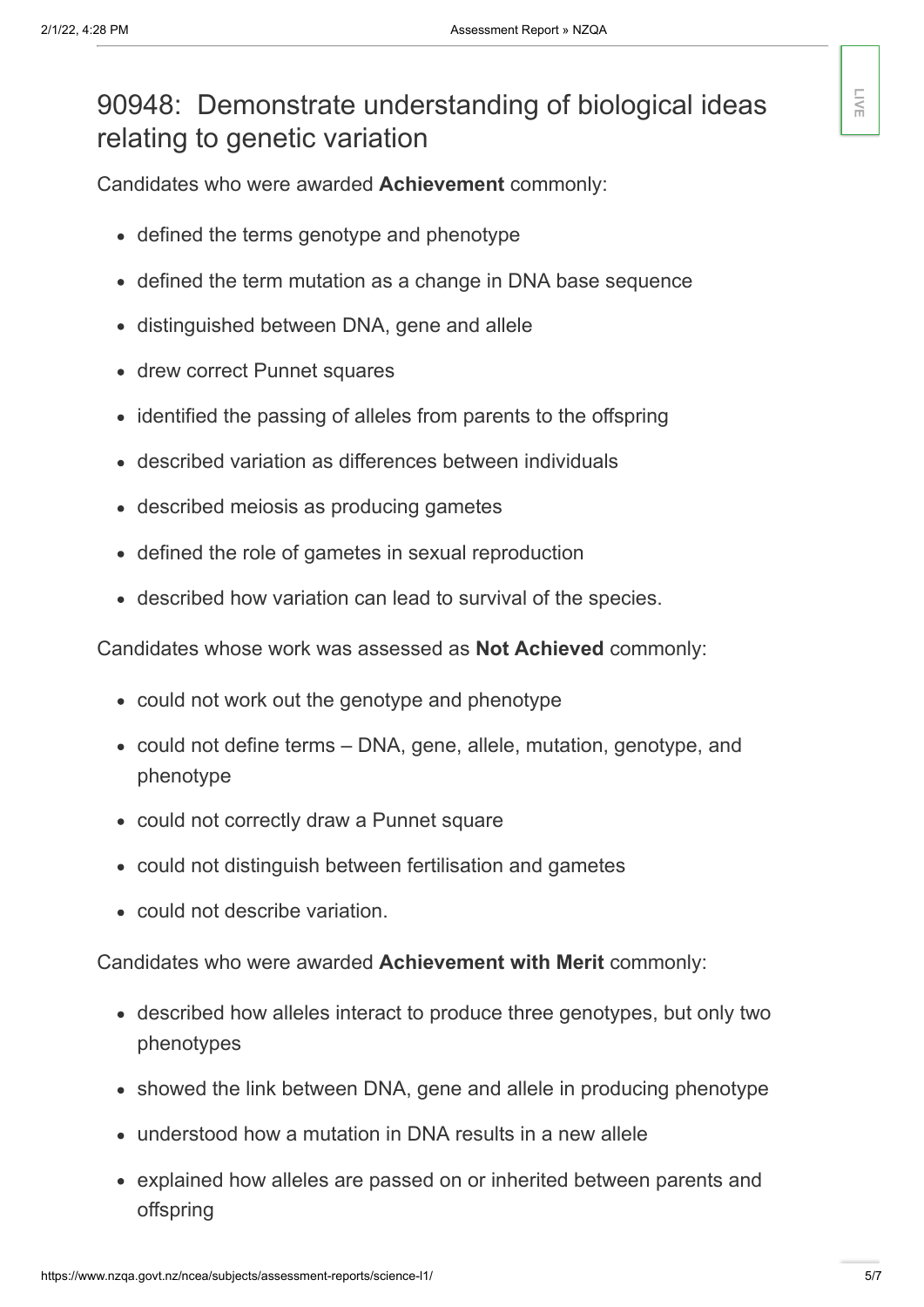- explained genetic variation in relation to either gamete formation or random fertilisation
- linked genetic variation and the passing on of genes / alleles in populations being beneficial.

Candidates who were awarded **Achievement with Excellence** commonly:

- explained comprehensively how two alleles interact to produce three genotypes but only two phenotypes, in context
- linked comprehensively a DNA mutation to a new allele, gene and new phenotype, in context
- explained comprehensively how the genotype for an individual is a result of inheriting alleles from both parents
- discussed that characteristics are inherited via gametes but the acquired characteristics due to the environment cannot be passed on
- explained the role of meiosis and random fertilisation during sexual reproduction in producing genetic variation, in context
- linked genetic variation comprehensively to the survival of the population and the species.

### **Standard specific comments**

Candidates generally had a good understanding of most of the concepts examined. Common issues for candidates included: defining genetic variation, sexual reproduction, meiosis, and fertilisation.

### **[Science](https://www.nzqa.govt.nz/ncea/subjects/physics/levels/) subject page**

**Previous years' reports**

2019 (PDF, [110KB\)](https://www.nzqa.govt.nz/assets/qualifications-and-standards/qualifications/ncea/Assessment-Reports/2019/ScienceL1-report-2019.pdf)

2018 (PDF, [114KB\)](https://www.nzqa.govt.nz/assets/qualifications-and-standards/qualifications/ncea/Assessment-Reports/2018/ScienceL1-report-2018.pdf)

2017 (PDF, [48KB\)](https://www.nzqa.govt.nz/assets/qualifications-and-standards/qualifications/ncea/Assessment-Reports/2017/science-l1.pdf)

2016 (PDF, [238KB\)](https://www.nzqa.govt.nz/assets/qualifications-and-standards/qualifications/ncea/Assessment-Reports/ScienceL1-report-2016.pdf)